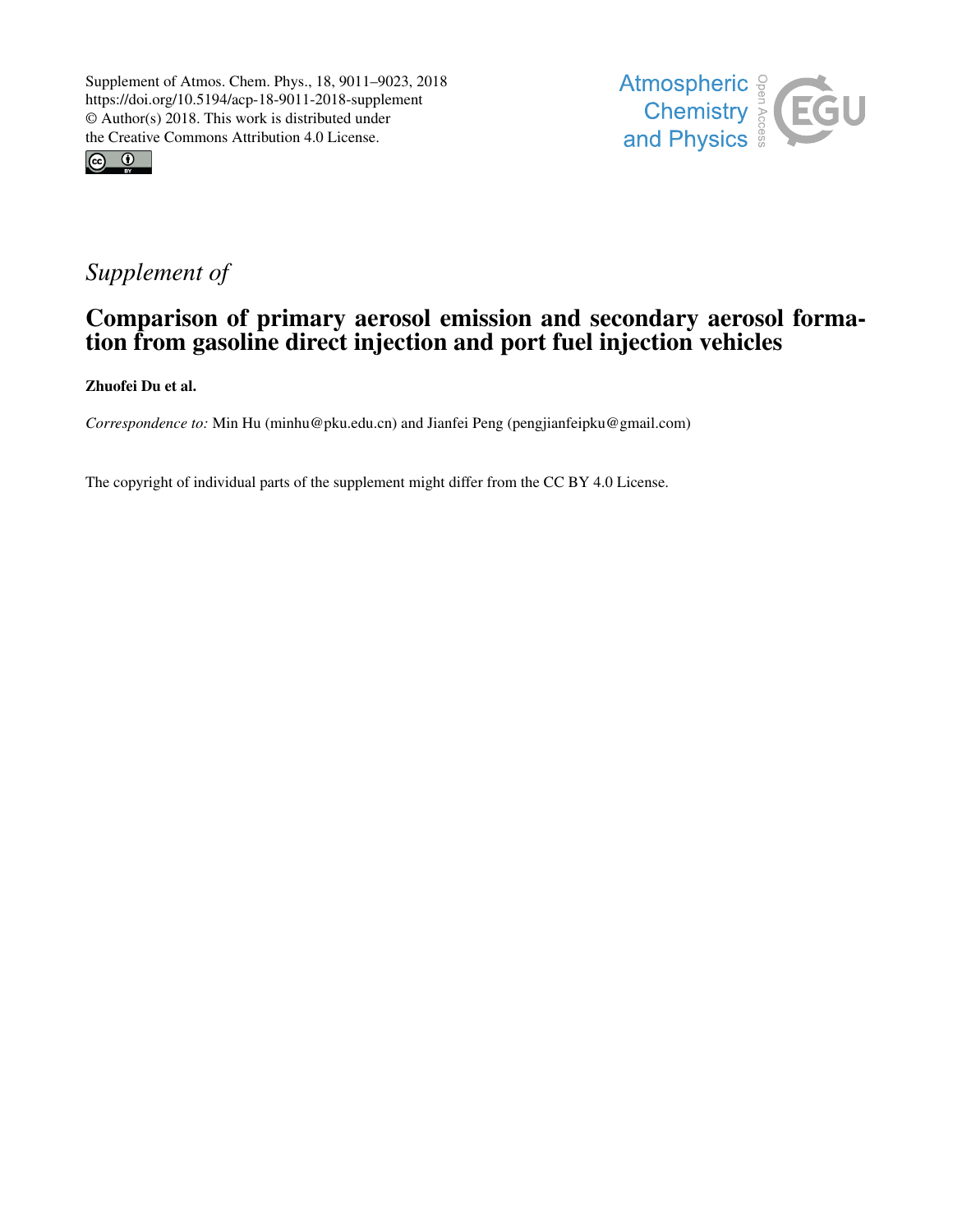## **Data correction**

 Wall-loss correction as well as particle and gas dilution corrections were considered in this study. The details of wall-loss correction are introduced by Du et al. (2017). The real-time instruments sampled from the chamber during the whole photo-oxidation experiment, and zero air was added to maintain a constant pressure inside the chamber. This led to particle dilution that the sampled particles would not be included in the subsequent measurement, and gas dilution that the sampled gas would not participate in the subsequent photo-oxidation reaction and SOA formation. The particle dilution corrected mass concentration *Ccorr,n+1* could be calculated as:

27 
$$
C_{corr,n+1} = C_{n+1} + \sum_{i=1}^{n} (k_{wall} \times C_i) + \sum_{i=1}^{n} (k_{dilu,i} \times C_i)
$$
 (1)

28 where  $C_{n+1}$  was the measured particle mass concentration at time n+1,  $k_{wall}$  was the wall loss decay constant and *kdilu,i* was dilution ratio at time i.

 Then the gas dilution was taken into consideration. The final particle mass concentration *Cfinal,n+1* could be calculated as:

32 
$$
C_{final,n+1} = C_{corr,n+1} - C_1 + \sum_{i=1}^{n} (\sum_{i=1}^{n+1} k_{dilu,i}) \times (C_{corr,n+1} - C_{corr,n})
$$
 (2)

- 
- 

## **References**

Du, Z., Hu, M., Peng, J., Guo, S., Zheng, R., Zheng, J., Shang, D., Qin, Y., Niu, H., Li, M.,

Yang, Y., Lu, S., Wu, Y., Shao, M., and Shuai, S.: Potential of secondary aerosol formation from

Chinese gasoline engine exhaust, Journal of environmental sciences, in press.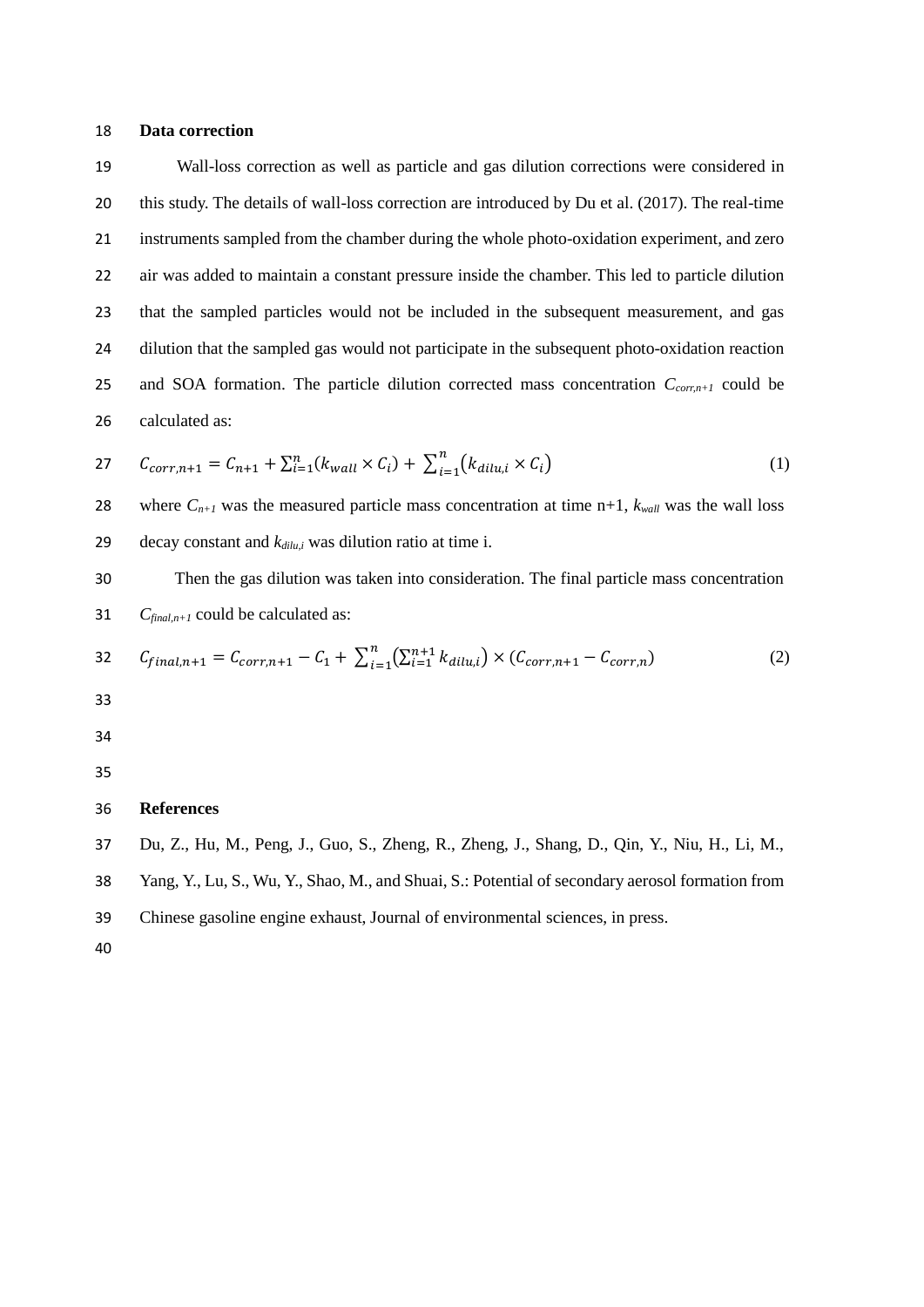



Figure S1. Chemical composition of secondary aerosol formed in the chamber experiment

- (Experiment GDI-1).
-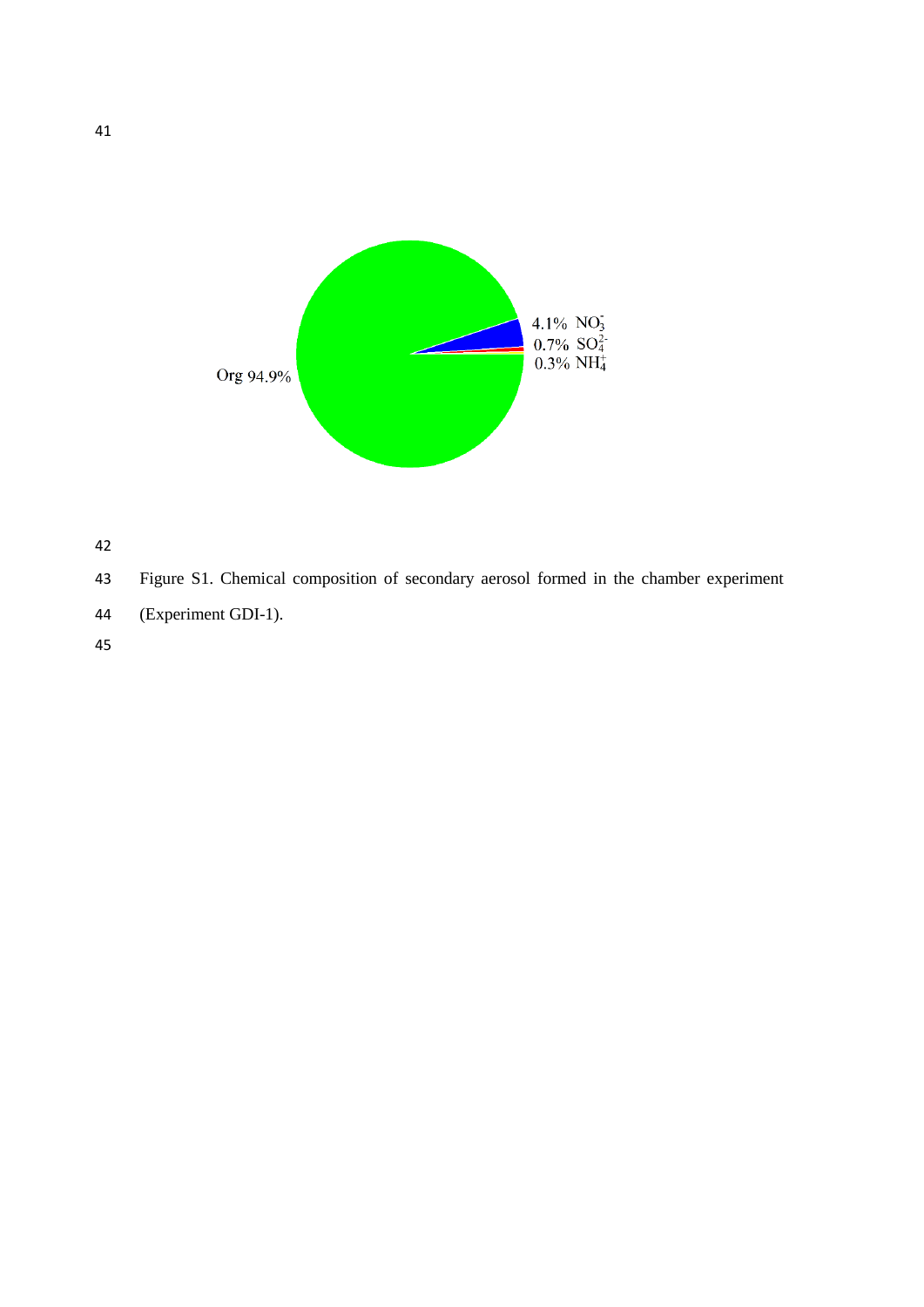

Figure S2. Speed profiles of NEDC and BJC driving cycle.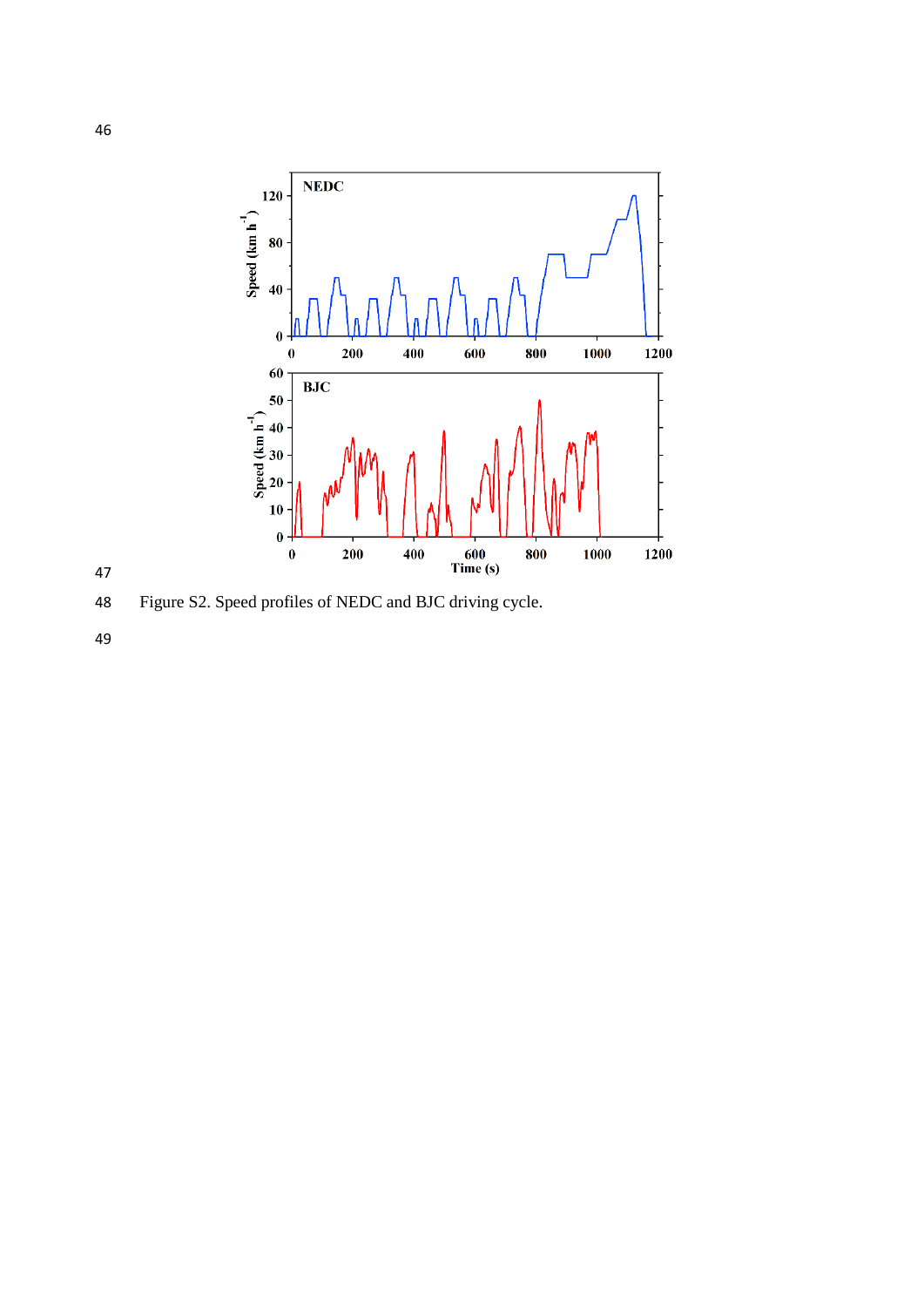| Specifications                | Fuel  |  |
|-------------------------------|-------|--|
| Density $(g \text{ mL}^{-1})$ | 0.7   |  |
| Rvp (kPa)                     | 55.4  |  |
| Aromatics (% $v/v$ )          | 36.7  |  |
| Olefin $(\% \text{ v/v})$     | 15.4  |  |
| Ethanol (% $v/v$ )            | 0.01  |  |
| Oxygen $(\%$ m/m)             | 0.02  |  |
| $Mn$ (mg kg <sup>-1</sup> )   | < 0.1 |  |
| Sulfur $(mg kg^{-1})$         | 6     |  |
| $T10(^{\circ}C)$              | 55.4  |  |
| $T50$ (°C)                    | 109.9 |  |
| T90 $(C)$                     | 164.3 |  |
| $Fbp$ (°C)                    | 194.4 |  |

50 Table S1 Details of the fuel used in the experiments.

51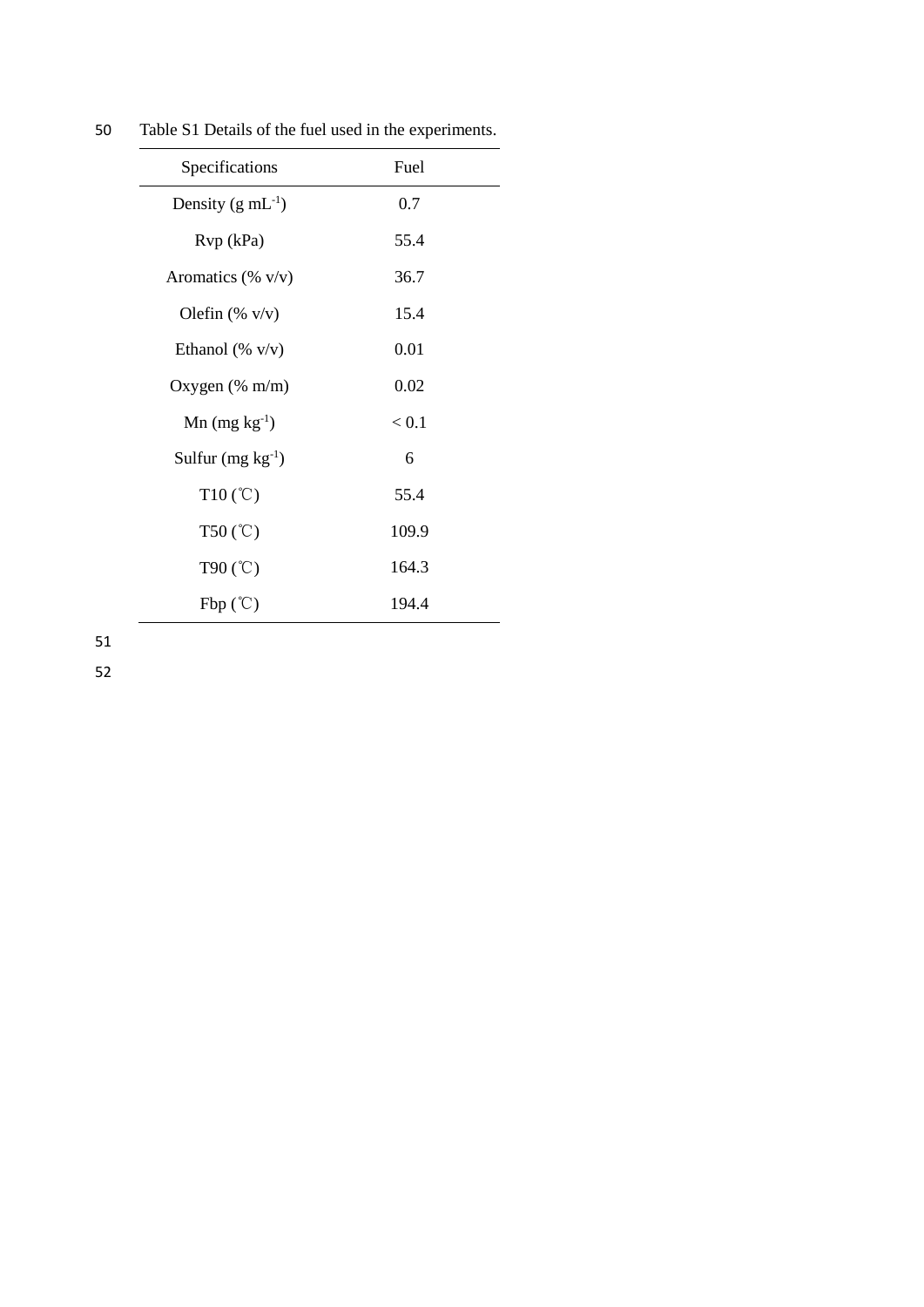| Compound                |          | Emission factor (ng $kg$ -fuel <sup>-1</sup> ) |  |
|-------------------------|----------|------------------------------------------------|--|
|                         | GDI      | PFI                                            |  |
| Napthalene              | 0.025    | < 0.0001                                       |  |
| 1-Methylnaphthalene     | < 0.0001 | < 0.0001                                       |  |
| 2-Methylnaphthalene     | 0.012    | 0.004                                          |  |
| 2,6-Dimethylnaphthalene | 0.006    | 0.003                                          |  |
| Acenaphthylene          | 0.012    | 0.009                                          |  |
| Acenapthene             | < 0.0001 | 0.015                                          |  |
| Fluorene                | 0.003    | 0.105                                          |  |
| Methyl-fluorene         | 0.083    | 0.105                                          |  |
| Dibenzofuran            | 0.006    | 0.039                                          |  |
| Retene                  | 0.009    | 0.011                                          |  |
| 9-Methylanthracene      | < 0.0001 | 0.013                                          |  |
| Phenanthrene            | 0.244    | 0.069                                          |  |
| Anthracene              | 0.048    | 0.018                                          |  |
| Fluoranthene            | 0.201    | 0.034                                          |  |
| Pyrene                  | 0.246    | 0.029                                          |  |
| Methyl-fluoranthene     | 0.004    | 0.007                                          |  |
| Benzo[a]anthracene      | 0.006    | 0.036                                          |  |
| Chrysene                | 0.020    | 0.065                                          |  |
| Methyl-chrysene         | < 0.0001 | 0.007                                          |  |
| Benzo[b]fluoranthene    | 0.034    | 0.147                                          |  |
| Benzo[k]fluoranthene    | 0.041    | 0.129                                          |  |
| Benzo[e]pyrene          | 0.028    | 0.051                                          |  |
| Benzo[a]pyrene          | 0.012    | 0.041                                          |  |
| Benzo[ghi]flouranthene  | 0.095    | 0.027                                          |  |
| Cyclopenta[cd]pyrene    | < 0.0001 | 0.032                                          |  |
| Dibenzo[a,h]anthracene  | < 0.0001 | < 0.0001                                       |  |

53 Table S2 The EFs of Particulate-phase PAHs from GDI and PFI vehicles.